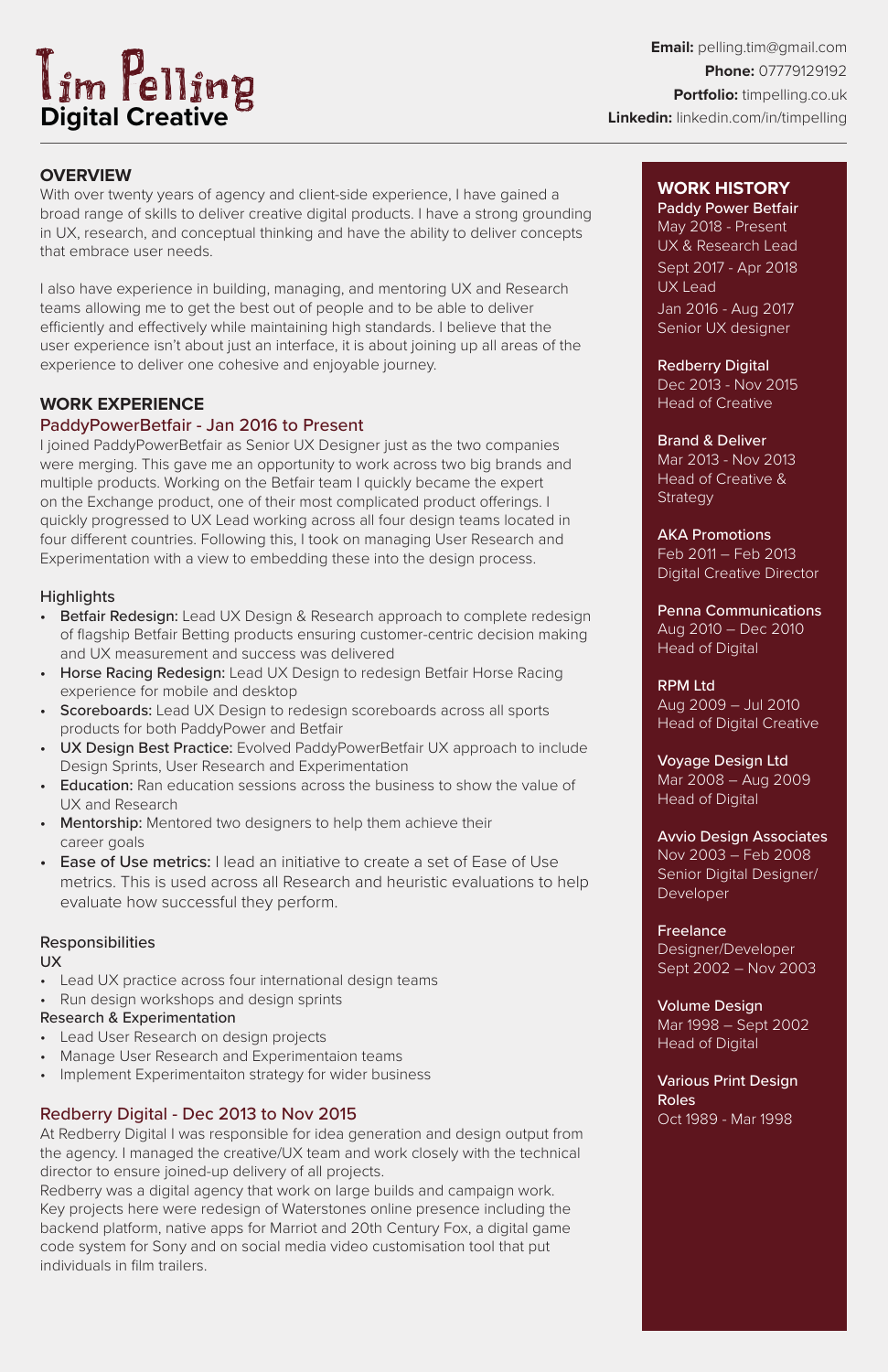**Email:** pelling.tim@gmail.com **Phone:** 07779129192 **Portfolio:** timpelling.co.uk **Linkedin:** linkedin.com/in/timpelling

# **Highlights**

- Waterstones Redesign: Lead design and UX strategy for the relaunch of Waterstones website and admin tool. Managed multiple stakeholders and implemented regular test & learn sessions with Waterstones customers
- A Night at the Museum mobile app: Lead pitch, design and UX of A Night at the Museum native app that won best app in wirehive 100 awards. This was a native app that was a treasure hunt where users had to discover scan images hidden in the real world. This was executed on Regent Street over Xmas 2014 and in the British Museum
- Team building: Built and developed the design team to be more research and UX focussedMcDonald's Soft Skills app: Lead UX and research for an internal app to teach, support and test soft skills for all McDonalds staff
- **Marriott Careers App:** Lead UX and Research for a native app for recruitment in Europe for Marriott hotels

## **Responsibilities**

- Samsung Super App: I lead the UX approach for a 'super' app for Samsung. The aim is a single app that gave access to all of Samsung's media channels
- **Playboy Bootcamp:** I lead the UX Design and research for a new Gym Class for trainers to subscribe to. This was a digital platform that allowed gym instructors to subscribe and get training and access to support from the community
- Build and Manage design team ensuring they have clear goals and are motivated to perform at their best
- Lead UX Design for all projects
- Ensure design is aligned to technical capabilities and is achievable
- Manage workflow and process for all design work
- Pitch and present work to key stakeholders
- Manage stakeholders on key projects

# Brand & Deliver - Mar 2013 to Nov 2013

My role at Brand & Deliver was to deliver UX design strategy to support projects within the agency. Working with the CEO I worked with stakeholders to understand requirements and with the design team to deliver against the strategy. Working with external researchers I also managed the insight process to ensure work was customer-driven.

## **Highlights**

- Matilda The Musical: I lead the UX design for the launch of this award-winning west end musical. Beyond web presence, I also worked on the campaign journeys and testing of concepts ensuring the best performance and a seamless experience
- Dr Who Experience: I lead the UX Design and research for this mobile app that was a companion to the live Dr Who Experience, the aim was to create a



## Responsibilities

- Lead UX Design Strategy on key projects
- Deliver user research and testing to support and validate design decisions
- Hands-on design
- Stakeholder management

## AKA - Feb 2011 to Feb 2013

At aka I worked within the Creative Services department leading all digital creative projects. My role covered identifying key objectives and insights to define project briefs, leading brainstorms and leading UX and design for all projects I line managed a team of eleven talented individuals to ensure we delivered the most innovative, effective and creative solutions within the industry.

## **Highlights**

#### **KEY SKILLS**

UX Design Methods

Product Design

Design strategy

UI Design

Tech Savvy (Web & Native)

Mentorship

People Management

Pitching & Presentations

User Research &

Experimentation

Data Driven

Video Edititng & Animation

Team building (remote & localised)

# **Digital Creative**